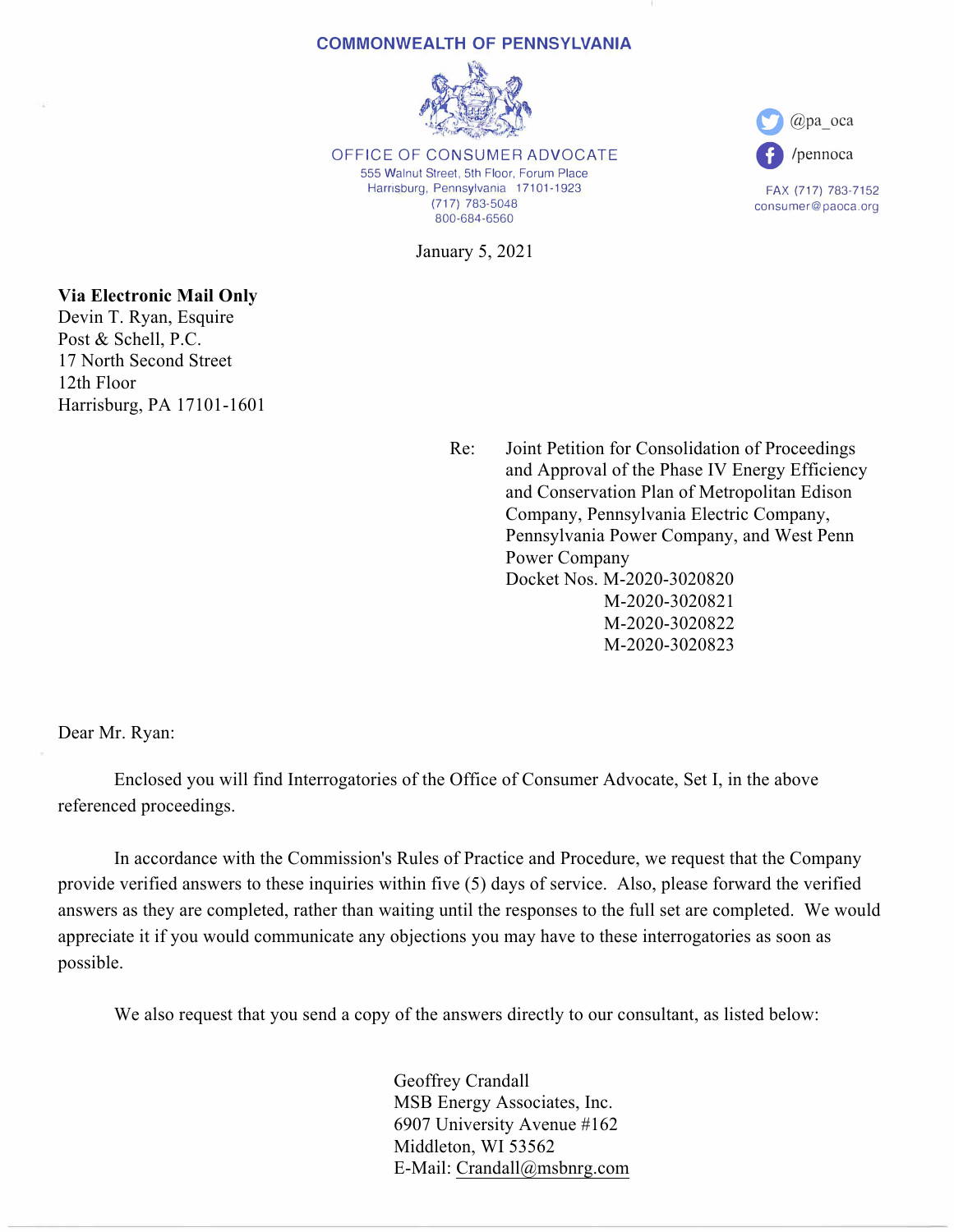Devin T. Ryan, Esquire January 5, 2021 Page 2

If you have any questions, please call us. By copy of this letter, copies of these interrogatories have been served upon all parties. A certificate of service showing service of these interrogatories on all parties has been filed with Secretary Chiavetta of the Pennsylvania Public Utility Commission as required by 52 Pa. Code §5.341(b).

Sincerely,

/s/ Christy M. Appleby Christy M. Appleby Assistant Consumer Advocate PA Attorney I.D. # 85824 E-Mail: [CAppleby@paoca.org](mailto:CAppleby@paoca.org)

Enclosures:

cc: PUC Secretary Rosemary Chiavetta, (Letter and Certificate of Service Only) Certificate of Service

\*301914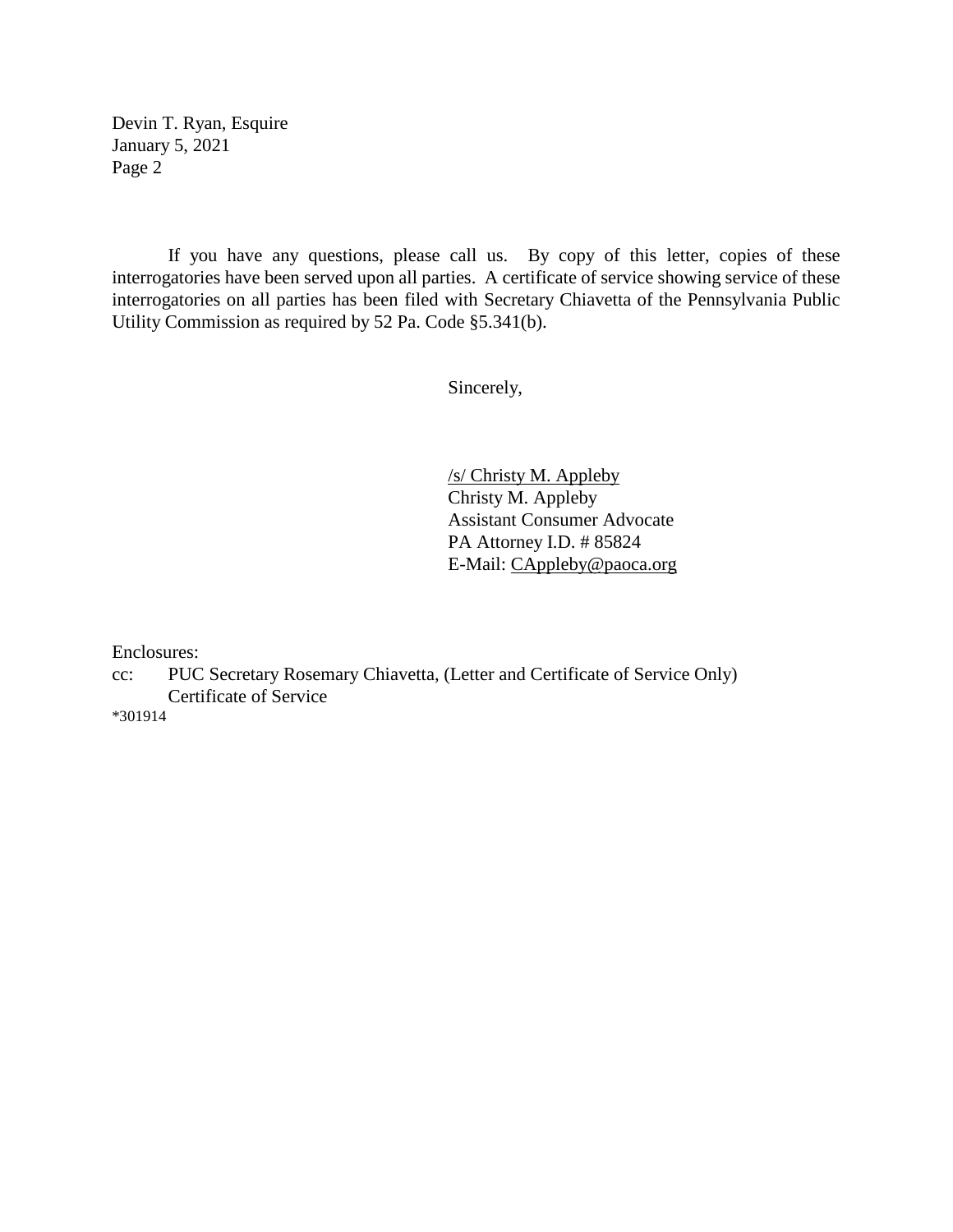## CERTIFICATE OF SERVICE

| Re: | Joint Petition for Consolidation of Proceedings |                | Docket Nos. M-2020-3020820 |
|-----|-------------------------------------------------|----------------|----------------------------|
|     | and Approval of the Phase IV Energy Efficiency  |                | M-2020-3020821             |
|     | and Conservation Plan of Metropolitan Edison    |                | M-2020-3020822             |
|     | Company, Pennsylvania Electric Company,         |                | M-2020-3020823             |
|     | Pennsylvania Power Company, and West Penn       | $\ddot{\cdot}$ |                            |
|     | Power Company                                   |                |                            |

I hereby certify that I have this day served a true copy of the following document, the

Office of Consumer Advocate's Interrogatories to Metropolitan Edison Company, Pennsylvania

Electric Company, Pennsylvania Power Company, and West Penn Power Company, Set I, upon

parties of record in this proceeding in accordance with the requirements of 52 Pa. Code § 1.54

(relating to service by a participant), in the manner and upon the persons listed below:

Dated this 5<sup>th</sup> day of January 2021.

## **SERVICE BY E-MAIL ONLY**

Erin K. Fure, Esquire David B. MacGregor, Esquire Office of Small Business Advocate Post & Schell, P.C. 555 Walnut Street Four Penn Square 1<sup>st</sup> Floor, Forum Place 1600 John F. Kennedy Boulevard Harrisburg, PA 17101-1923 Philadelphia, PA 19103-2808

John L. Munsch, Esquire Devin T. Ryan, Esquire FirstEnergy Service Company Post & Schell, P.C. Greensburg, PA 15601 Harrisburg, PA 17101-1601

Susan E. Bruce, Esquire Elizabeth R. Marx, Esquire Charis Mincavage, Esquire John W. Sweet, Esquire Jo-Anne Thompson, Esquire Ria M. Pereira, Esquire 100 Pine Street 118 Locust Street P.O. Box 1166 Harrisburg, PA 17101 Harrisburg, PA 17108-1166

Joseph L. Vullo, Esquire Community Action Association of PA 1460 Wyoming Avenue Forty Fort, PA 18704

800 Cabin Hill Drive 17 North Second Street,  $12<sup>th</sup>$  Floor

McNees Wallace & Nurick LLC Pennsylvania Utility Law Project